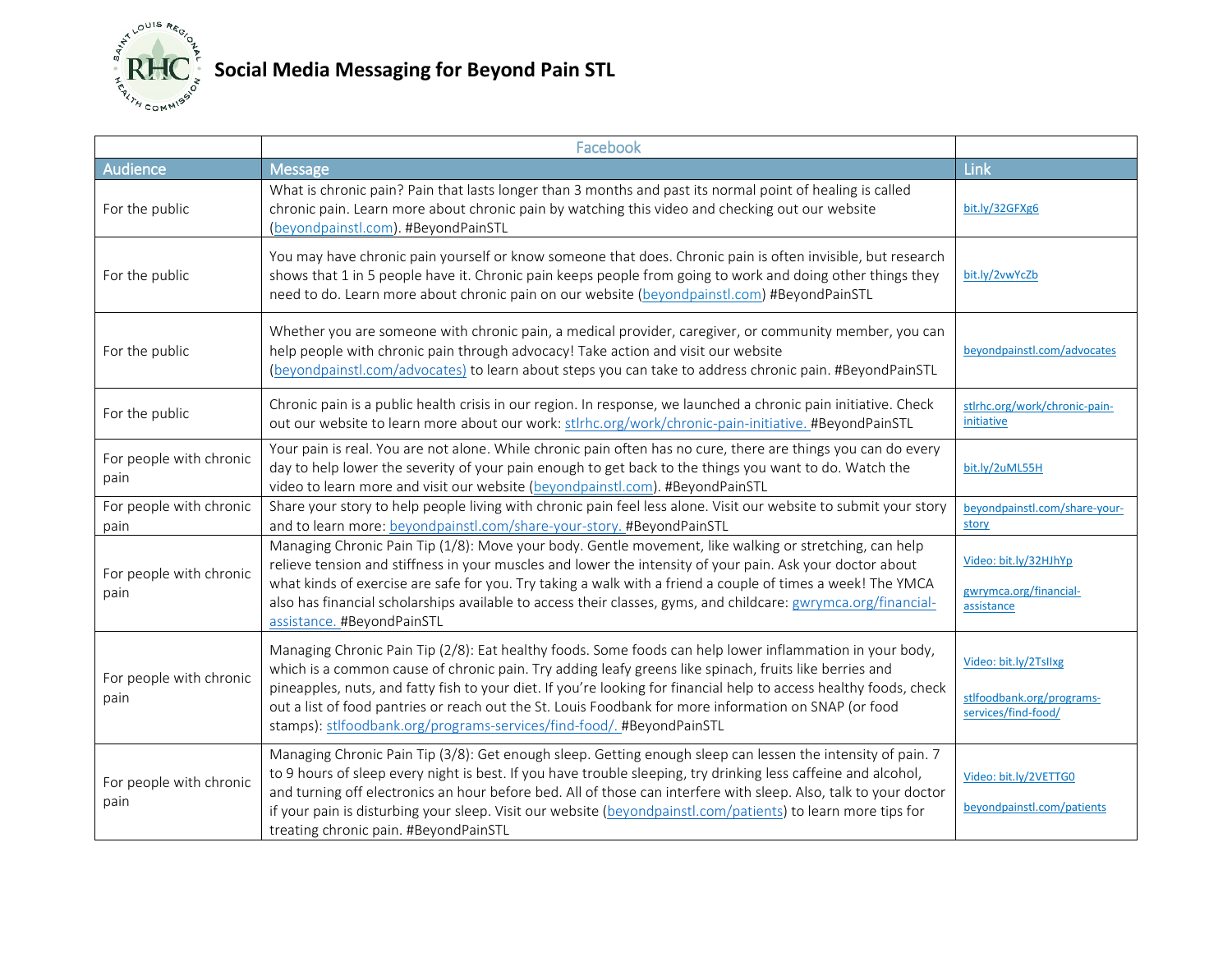

| For people with chronic<br>pain | Managing Chronic Pain Tip (4/8): Check in on your mental health. Mental health and physical health are<br>deeply connected. Your thinking affects how you feel pain. Counseling or medicine for your mental health<br>can help with your physical pain. If you are looking for a local mental health provider, Mental Health<br>America has a directory of therapists: mha-em.org/im-looking-for/community-resources. #BeyondPainSTL                                                                                                                     | Video: bit.ly/2VzMZSI<br>mha-em.org/im-looking-<br>for/community-resources |
|---------------------------------|----------------------------------------------------------------------------------------------------------------------------------------------------------------------------------------------------------------------------------------------------------------------------------------------------------------------------------------------------------------------------------------------------------------------------------------------------------------------------------------------------------------------------------------------------------|----------------------------------------------------------------------------|
| For people with chronic<br>pain | Managing Chronic Pain Tip (5/8): Try mindfulness meditation - a way to relax your mind and change how<br>you feel sensations, even pain. Check out a guide from the New York Times, which is full of resources and<br>guided audio clips: nytimes.com/guides/well/how-to-meditate. #BeyondPainSTL                                                                                                                                                                                                                                                        | Video: bit.ly/3akbhDL<br>nytimes.com/guides/well/how-<br>to-meditate       |
| For people with chronic<br>pain | Managing Chronic Pain Tip (6/8): Build community. Research shows that spending time with friends and<br>other people who support you can make a real difference in chronic pain. These social connections are<br>especially important for people who have emotional or mental health issues that make their pain worse. Try<br>spending time with people who make you feel good and healthy. Check out our website<br>(beyondpainstl.com/patients) to learn more strategies for treating chronic pain. #BeyondPainSTL                                    | bit.ly/38j4sAW<br>beyondpainstl.com/patients                               |
| For people with chronic<br>pain | Managing Chronic Pain Tip (7/8): Be your own advocate. You need and deserve quality medical care, but<br>remember that you are the true expert of your body, your pain, and your experience. You know what<br>healthy habits make you feel more functional, and you know what makes you feel worse. Take charge of<br>your own body by embracing this knowledge and sharing it with your providers. Taking an active role in this<br>journey will improve your healing. Learn some tips on how to talk to your doctor: bit.ly/2Te8DtA.<br>#BeyondPainSTL | Video: bit.ly/2TBeOqy<br>Article: bit.ly/2Te8DtA                           |
| For people with chronic<br>pain | Managing Chronic Pain Tip (8/8): Advocate for change. People with chronic pain need access to healthy food<br>and safe places to exercise, but this often requires policy change. You can advocate for these kinds of<br>changes! Talk to your representatives in local government. Write letters and call your Congresspeople.<br>Connect with others who also advocate for change. Visit our website to learn more about advocacy<br>opportunities: beyondpainstl.com/advocates. #BeyondPainSTL                                                        | bit.ly/2vmiEfn<br>beyondpainstl.com/advocates                              |
| For advocates/public            | Check out our chronic pain policy statement to better understand recommendations from national<br>strategies and local experts on chronic pain management and prevention: bit.ly/2vocLyj. #BeyondPainSTL                                                                                                                                                                                                                                                                                                                                                 | bit.ly/2vocLyj                                                             |
| For advocates/public            | Support Medicaid expansion for Missouri. Did you know that Medicaid now covers important services for<br>chronic pain, such as physical therapy and chiropractic services? Here's one way to help get these important<br>services to more people in our state. Volunteer or donate to the campaign to get Medicaid on the 2020<br>Missouri ballot initiative: bit.ly/2ThGuBY. #BeyondPainSTL                                                                                                                                                             | bit.ly/2ThGuBY                                                             |
| For advocates/public            | Support Medicaid expansion for Missouri. Did you know that Medicaid now covers important services for<br>chronic pain, such as physical therapy and chiropractic services? Here's one way to help get these important<br>services to more people in our state: Share your story. If you or a family member has ever gone without<br>healthcare, share your experience with the campaign: action.healthcareformissouri.org/page/s/share-your-<br>story. #BeyondPainSTL                                                                                    | action.healthcareformissouri.or<br>g/page/s/share-your-story               |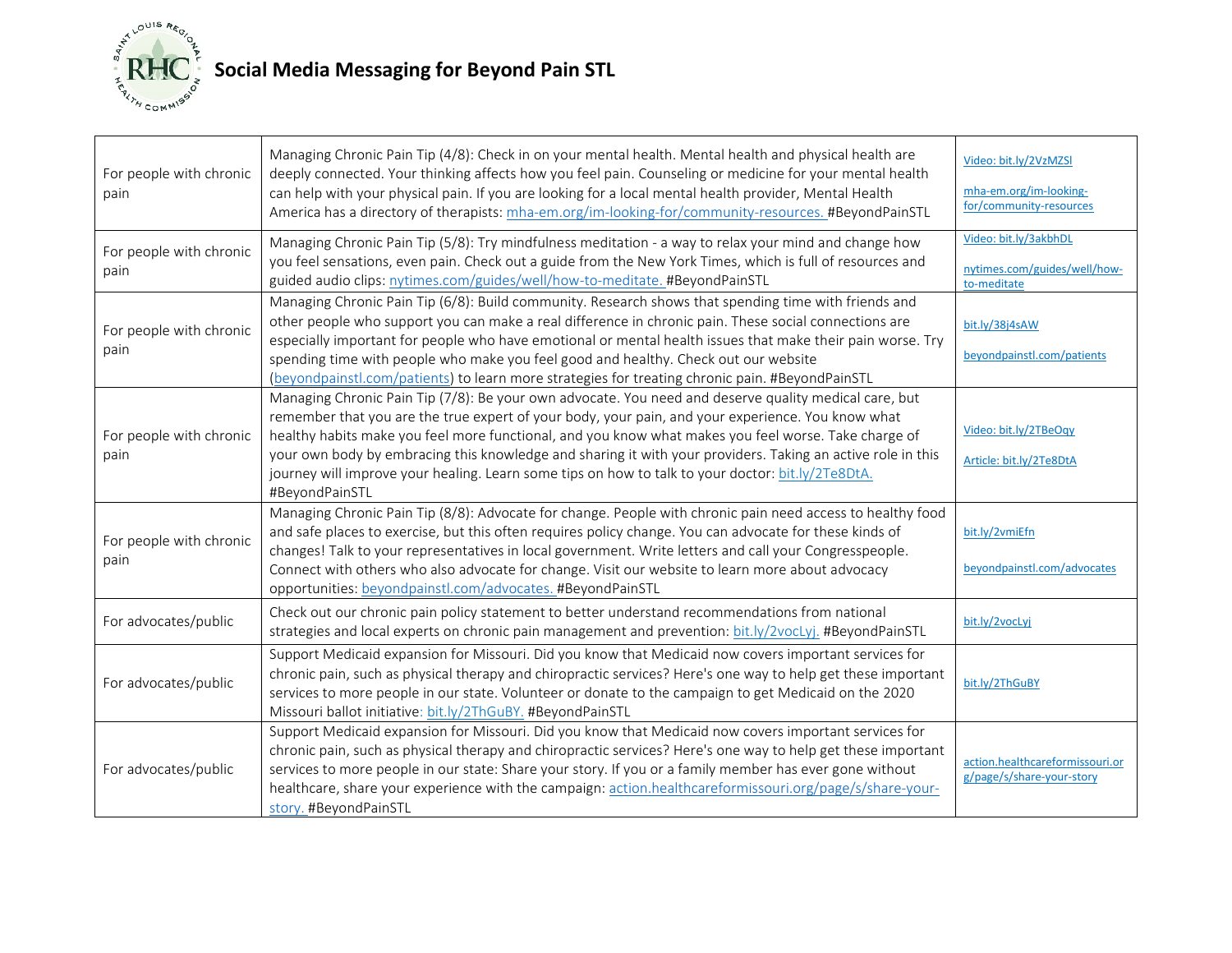

## **Social Media Messaging for Beyond Pain STL**

| For advocates/public | Support Medicaid expansion for Missouri. Did you know that Medicaid now covers important services for<br>chronic pain, such as physical therapy and chiropractic services? Here's one way to help get these important<br>services to more people in our state: If you are with an organization, endorse Healthcare for Missouri's<br>campaign - action.healthcareformissouri.org/page/sp/become-an-endorsing-organization. #BeyondPainSTL                                                                                                                                                                                                                                                               | action.healthcareformissouri.or<br>g/page/sp/become-an-<br>endorsing-organization |
|----------------------|---------------------------------------------------------------------------------------------------------------------------------------------------------------------------------------------------------------------------------------------------------------------------------------------------------------------------------------------------------------------------------------------------------------------------------------------------------------------------------------------------------------------------------------------------------------------------------------------------------------------------------------------------------------------------------------------------------|-----------------------------------------------------------------------------------|
| For advocates/public | Help grow and sustain the Community Health Worker workforce. Community Health Workers help connect<br>their own communities to the health care system. Given their trusted voice in the community, they are in a<br>unique position to empower people living with chronic pain. The Integrated Health Network (IHN) is leading<br>a collaborative to help grow the Community Health Workers workforce with opportunities to get involved in<br>policy change. Contact the IHN to get involved (stlouisihn.org/chw-workforce-partnership) or learn more<br>about advocacy opportunities on our website (beyondpainstl.com/advocates). #BeyondPainSTL                                                     | stlouisihn.org/chw-workforce-<br>partnership                                      |
| For advocates/public | Advocate for more equitable access to health care services. According to the US Census Bureau, 10% of<br>Missourians have no health insurance. Even for those with insurance, necessary services, like physical<br>therapy and psychological therapies, are often not covered. Visit RHC's website (stlrhc.org) to learn how to<br>advocate for programs and policies that expand access to health care for all. #BeyondPainSTL                                                                                                                                                                                                                                                                         | stirhc.org                                                                        |
| For advocates/public | Address trauma in your community as an Alive and Well Ambassador. The research is clear. Traumatic<br>experiences can increase our risk for chronic pain. Trauma can happen to individuals and to entire<br>communities. Food deserts, unaffordable housing, gun violence, and racism are forms of community<br>violence. If we want to prevent and better manage chronic pain, we have to address these traumas and<br>inequities that are making our community sick. Become an Alive and Well Ambassador to help your<br>community health from trauma: awcommunities.org/become-an-ambassador. Learn more about advocacy<br>opportunities on our website: beyondpainstl.com/advocates. #BeyondPainSTL | awcommunities.org/become-<br>an-ambassador                                        |
| For advocates/public | Listen and believe people with chronic pain. Chronic pain can feel isolating. Supportive social connections<br>from neighbors, friends, and family can help reduce the impact of chronic pain. Want to do even more to<br>support people with chronic pain? Check out advocacy tips to change policies that affect people with<br>chronic pain on our website: beyondpainstl.com/advocates. #BeyondPainSTL                                                                                                                                                                                                                                                                                              | beyondpainstl.com/advocates                                                       |
| For advocates/public | Be the best advocate you can be by taking care of yourself. Improving the health care system and<br>addressing inequities is hard work. Make sure you also think about your own needs - this includes physical,<br>social, emotional, mental, financial, and spiritual needs. Try journaling to clear your head or taking a walk<br>outside. The most important thing is to make time to re-energize yourself. Visit our website<br>(beyondpainstl.com/advocates) to learn more advocacy opportunities. #BeyondPainSTL                                                                                                                                                                                  | beyondpainstl.com/advocates                                                       |
| For providers        | If you are a provider, help your patients with chronic pain set realistic expectations and goals. Learn about<br>best practices for treating chronic pain on our website: beyondpainstl.com/medical-providers.<br>#BeyondPainSTL                                                                                                                                                                                                                                                                                                                                                                                                                                                                        | beyondpainstl.com/medical-<br>providers                                           |